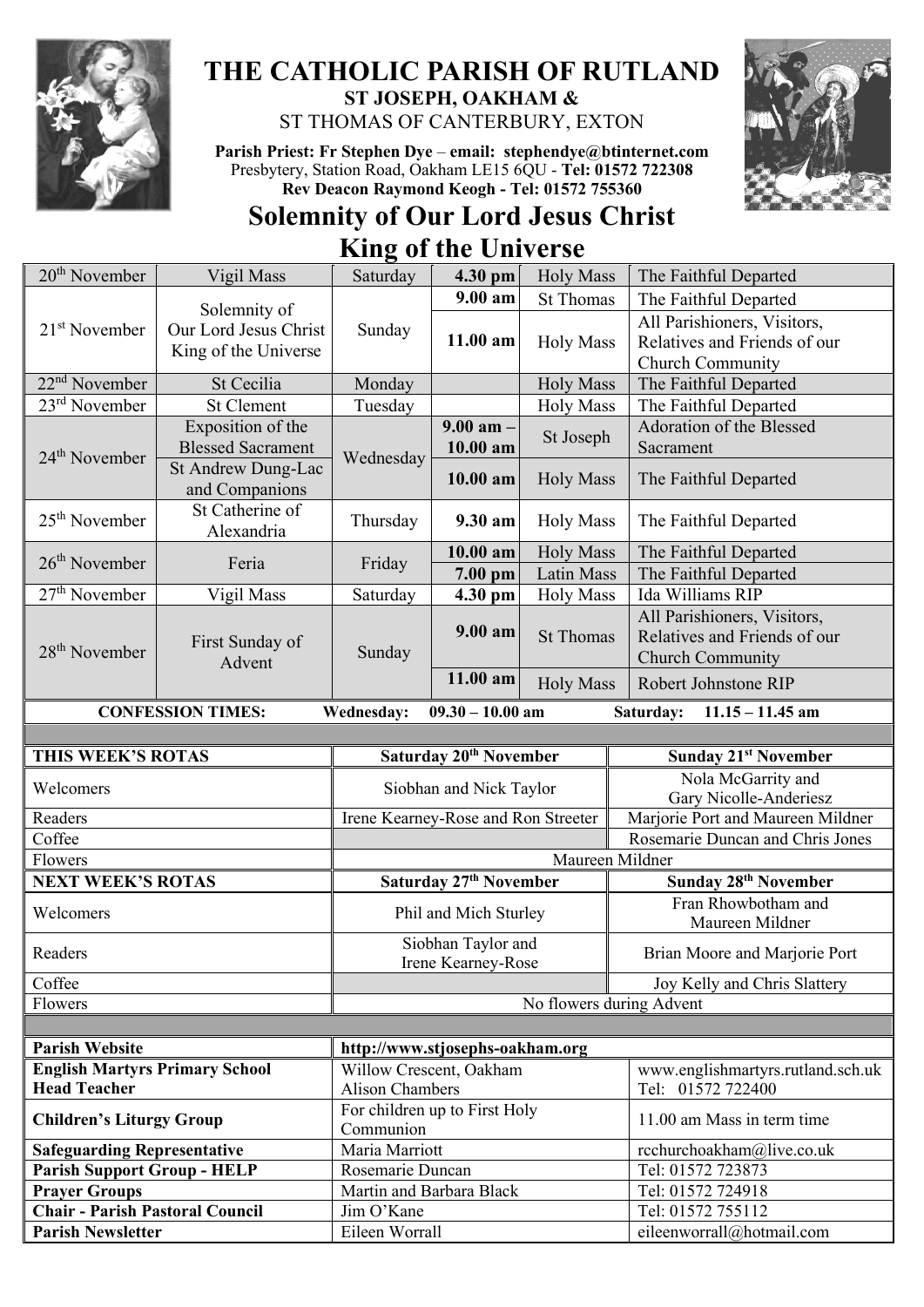**Please pray for the following who are ill:** *Colleen Lully, Mary Hurst, Sarah Ennis, Marie-Jeanne LloydHughes, Philip Quinn, Teresa Thompson, Sharon Larkworthy, Halina Woolford, Elizabeth Fay, Myra Smith, Janet and Barry ChalmersStevens, Fr David Bowler, Annie Welsh, Daniel Dopson, Floss Jepson, Joy Widdows, Krystyna Chritchlow, Sally Blythin, Richard Goodger, Jim Whalley, Anne Stevenson, Fr John Trenchard, Elisabeth Simpson, Florence Valentine, Alison Pepperdine. Neil Mackenzie, David Price, Brian Jiggins, Fr Kevin Gradwell, Moira McCormick, Claire Smith, Fiona Ruddle, Elsie Fay and Calum Simpson If you cannot see your loved one's name in this sick list online you need to sign a consent form – please email Maria at*[rcchurchoakham@live.co.uk](mailto:rcchurchoakham@live.co.uk)

**Anniversaries**  *Annie Williamson, Maria Boyle, Ricardo Burgio, Jonathan Port, Aline Egan, Mary Royce, Annette Moss, Bernard Gandy, Michael Durkin, Frankie Freeman, Ellen Unsworth, Douglas Gordon-Boyd, Gerard Smyth, James Cockerham, Henry Day, Arthur Fullbrook, Beryl Gutteridge and Harold Bagley*

| Arthur Fullbrook, Beryl Gutteridge and Harold Bagley                                                                                                                           |                                                                   |                                                                                                                                                 |  |  |  |  |  |
|--------------------------------------------------------------------------------------------------------------------------------------------------------------------------------|-------------------------------------------------------------------|-------------------------------------------------------------------------------------------------------------------------------------------------|--|--|--|--|--|
| <b>Last Week's Collection</b>                                                                                                                                                  | Just to clarify some issues that arose at the first Synod meeting |                                                                                                                                                 |  |  |  |  |  |
| Envelopes<br>£593.00                                                                                                                                                           | (8 <sup>th</sup> November)                                        |                                                                                                                                                 |  |  |  |  |  |
| Loose Plate<br>£64.86                                                                                                                                                          |                                                                   |                                                                                                                                                 |  |  |  |  |  |
| <b>Standing Orders</b><br>£630.00                                                                                                                                              |                                                                   | Quotations from the Conciliar and post-Conciliar Documents of Vatican                                                                           |  |  |  |  |  |
| Total<br>£1,287.86                                                                                                                                                             | Council II.                                                       |                                                                                                                                                 |  |  |  |  |  |
|                                                                                                                                                                                | 1.                                                                | A suitable place may be allotted to the vernacular in Masses which are celebrated<br>with the people, especially in the readings and the common |  |  |  |  |  |
| Don't forget to join us for coffee                                                                                                                                             |                                                                   | prayer Nevertheless, care must be taken to ensure that the faithful may also                                                                    |  |  |  |  |  |
| after Holy Mass on                                                                                                                                                             |                                                                   | be able to say or sing together in Latin those parts of the Ordinary of the Mass                                                                |  |  |  |  |  |
| Wednesday and Sunday.                                                                                                                                                          |                                                                   | which pertain to them (from the Constitution on the Sacred Liturgy,                                                                             |  |  |  |  |  |
|                                                                                                                                                                                |                                                                   | Sacrosanctum Concilium, paragraph 54.)                                                                                                          |  |  |  |  |  |
|                                                                                                                                                                                | 2.                                                                | From the letter to Bishops on the Minium Repertoire of Plainchant a desire                                                                      |  |  |  |  |  |
| <b>The Sacraments of Confession and</b>                                                                                                                                        |                                                                   | which the Holy Father had frequently expressed that all the faithful should know                                                                |  |  |  |  |  |
| Holy Communion 2022 Preparation                                                                                                                                                |                                                                   | at least some Latin Gregorian Chants such as, for example, the Gloria, the Credo,                                                               |  |  |  |  |  |
| lessons will begin in early 2022. If your                                                                                                                                      |                                                                   | the Sanctus and the Agnus Dei (paragraph 1 of the document).                                                                                    |  |  |  |  |  |
| child is in year 3, please email Maria for<br>more information at                                                                                                              | According to our Synod prayer,                                    |                                                                                                                                                 |  |  |  |  |  |
| rcchurchoakham@live.co.uk                                                                                                                                                      | Do not let us promote disorder                                    |                                                                                                                                                 |  |  |  |  |  |
|                                                                                                                                                                                | $\bullet$                                                         | Do not let ignorance lead us down the wrong path.                                                                                               |  |  |  |  |  |
|                                                                                                                                                                                |                                                                   | Our sincere condolences to the family and friends of Marie Johnson of Belton House Care Home, also Sir Patrick Walker of Easton-                |  |  |  |  |  |
|                                                                                                                                                                                |                                                                   | on-the-Hill, near Stamford, who died recently. Please remember them in your prayers. Eternal rest grant unto them O Lord and let                |  |  |  |  |  |
| perpetual light shine upon them. May they rest in peace. Amen.                                                                                                                 |                                                                   |                                                                                                                                                 |  |  |  |  |  |
| 'A chance to meet and chat' All are very welcome for tea and cakes in the Meeting Room at 3.00 pm on Sunday 28 <sup>th</sup> November.                                         |                                                                   |                                                                                                                                                 |  |  |  |  |  |
|                                                                                                                                                                                |                                                                   | Hopefully it will give us all a chance to talk to people we don't know that well and to those we do. Do please bring along anyone who           |  |  |  |  |  |
| you feel may enjoy this social event.<br>The next Parish Synod Meeting will be on Wednesday 24 <sup>th</sup> November at 7.00 pm in the Meeting Room.                          |                                                                   |                                                                                                                                                 |  |  |  |  |  |
| <b>Synod</b>                                                                                                                                                                   |                                                                   |                                                                                                                                                 |  |  |  |  |  |
| Parish to consider:                                                                                                                                                            |                                                                   | This meeting is to consider what a Synod is and how my Parish can contribute to the Synodal Process. Suggested questions for each               |  |  |  |  |  |
| 1.                                                                                                                                                                             |                                                                   | What is my dream for the Church, for my Parish, so that it can become more outward-looking, more missionary?                                    |  |  |  |  |  |
| To achieve this dream, what do we need to stop doing?<br>2.                                                                                                                    |                                                                   |                                                                                                                                                 |  |  |  |  |  |
| 3.<br>What are we doing that needs to be developed or done differently?                                                                                                        |                                                                   |                                                                                                                                                 |  |  |  |  |  |
| 4.                                                                                                                                                                             |                                                                   | Who are the people who feel left out and excluded in the Church? How can we reach out, listen to and love them? Think of                        |  |  |  |  |  |
| two ideas – one for now and one for the future, to help include them.                                                                                                          |                                                                   |                                                                                                                                                 |  |  |  |  |  |
| 5.                                                                                                                                                                             |                                                                   | What does the Holy Spirit inspire us to do in our Church? What do you think the Holy Spirit is calling us to do next?                           |  |  |  |  |  |
|                                                                                                                                                                                |                                                                   | <b>Synod Online Form</b> For those unable to join our Parish Meetings, you can submit your responses to the Parish questions online by          |  |  |  |  |  |
|                                                                                                                                                                                |                                                                   | visiting www.dioceseofnottingham.uk/synod2023 and clicking on 'HAVE YOUR SAY'. The information submitted will feed into                         |  |  |  |  |  |
| being invited to ask those furthest away from our community to be involved, so                                                                                                 |                                                                   | our own Parish reflections. This form can also be used by those on the margins of the Church or who are not a Catholic. We are                  |  |  |  |  |  |
| I encourage you to share this with friends and family. Scan the QR code to go directly to the form.                                                                            |                                                                   |                                                                                                                                                 |  |  |  |  |  |
|                                                                                                                                                                                |                                                                   | The Sacrament of Confirmation 2022 Bishop Patrick will be coming to St Joseph's in May 2022 to celebrate the Sacrament of                       |  |  |  |  |  |
|                                                                                                                                                                                |                                                                   | Confirmation. If you are 13 years or older and would like to receive the Sacrament, please give your name and age to Maria at                   |  |  |  |  |  |
| rechurchoakham@live.co.uk and write a letter to Fr Stephen explaining why you would like to - Fr Stephen Dye, St Joseph's RC                                                   |                                                                   |                                                                                                                                                 |  |  |  |  |  |
| Church, Station Road, Oakham, Rutland, LE15 6QU.                                                                                                                               |                                                                   |                                                                                                                                                 |  |  |  |  |  |
| Mary's Meals If you have kindly sponsored the 100 mile walk by one of our parishioners, can you please hand in your donation this                                              |                                                                   |                                                                                                                                                 |  |  |  |  |  |
| week. It will then be doubled by the charity, supporting even more children with the gift of life. A huge thank you to you all!                                                |                                                                   |                                                                                                                                                 |  |  |  |  |  |
| The towel appeal has been amazing! So many towels have been donated for the backpacks, it's just wonderful. Thanks to you all for                                              |                                                                   |                                                                                                                                                 |  |  |  |  |  |
| sorting them. Some little children are going to be delighted!                                                                                                                  |                                                                   |                                                                                                                                                 |  |  |  |  |  |
| Rutland Fair Trade Christmas Market will be held in Oakham Castle on Saturday 27 <sup>th</sup> November from 10.00 am to 3.00 pm.                                              |                                                                   |                                                                                                                                                 |  |  |  |  |  |
| There will be stalls selling crafts, fashion, accessories, toys, food and many more. There will also be a table of our Peruvian                                                |                                                                   |                                                                                                                                                 |  |  |  |  |  |
| handicrafts included at the Market.<br><b>Church Cleaning Rota</b> We are looking for volunteers to join the<br><b>Church Flowers</b> We are looking for more volunteers to do |                                                                   |                                                                                                                                                 |  |  |  |  |  |
| cleaning rota from the beginning of 2022. When it is your turn on the                                                                                                          |                                                                   | the Church flowers. The rota system means that one person                                                                                       |  |  |  |  |  |
| rota, you will be required to clean the Church once in a fortnight. If                                                                                                         |                                                                   | volunteers to arrange the church flowers for two consecutive                                                                                    |  |  |  |  |  |
| you are interested n joining the rota, please email Maria at                                                                                                                   |                                                                   | weeks, approximately three times a year. If you are                                                                                             |  |  |  |  |  |
| rcchurchoakham@live.co.uk                                                                                                                                                      |                                                                   | interested, please contact Mich Sturley on 07712 189383.                                                                                        |  |  |  |  |  |
| Singing Hymns As restrictions are being relaxed, we are taking the approach that we have taken throughout the opening of our                                                   |                                                                   |                                                                                                                                                 |  |  |  |  |  |

**Singing Hymns** As restrictions are being relaxed, we are taking the approach that we have taken throughout the opening of our Church during the pandemic. When we do start to sing hymns and certain parts of Holy Mass, **you MUST wear a mask or face covering**. We want to continue to keep everyone as safe as we can. Thank you for your continued support.